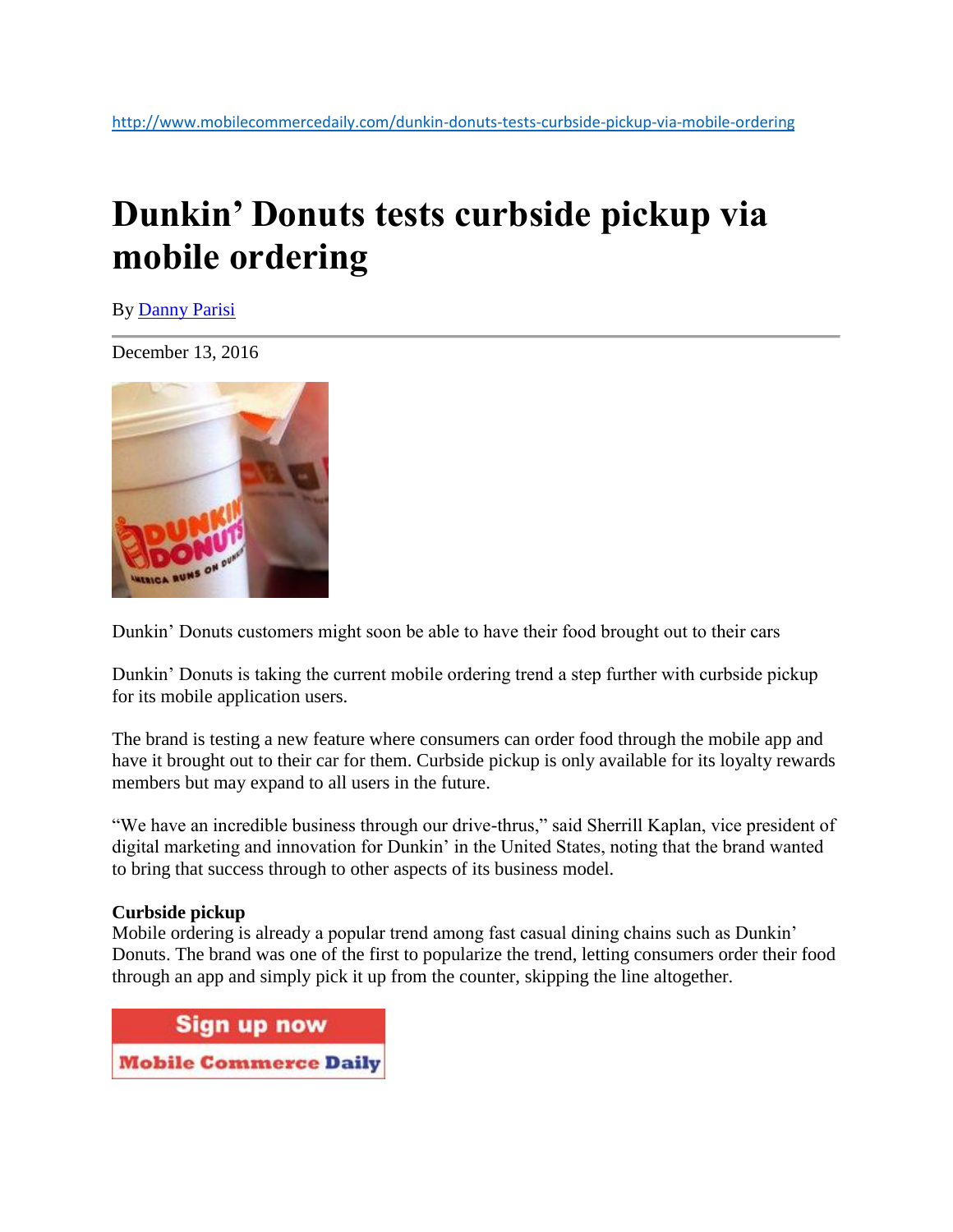Dunkin' is now taking this trend a step further with its curbside pickup program, which is currently being tested at a few locations before the brand decides if it will be implemented elsewhere.

Dunkin' cites the popularity of its drive-thru option as inspiration for the new feature.



While drive-thrus are popular where they are allowed, some locations make installing a drivethru difficult, whether they are on a part of shopping strip or otherwise removed from an area where a drive-thru window could be installed.

To get around this problem, Dunkin' is offering the ability for consumers to order their food through the Dunkin' mobile app and have it brought out to them curbside, mimicking the effect of a drive-thru order without the necessary infrastructure to support the traditional drive-thru method.

The feature requires minimal additional internal setup, and so was easy for the brand to implement. If the feature proves a success, Dunkin' may expand curbside pickups to other areas next year.

## **Mobile ordering**

Dunkin' Donuts' use of mobile ordering is one of the standout features of its mobile app.

Curbside pickup will be an extension of that mobile ordering capacity, giving consumers the option of getting their food fast and with minimal fuss.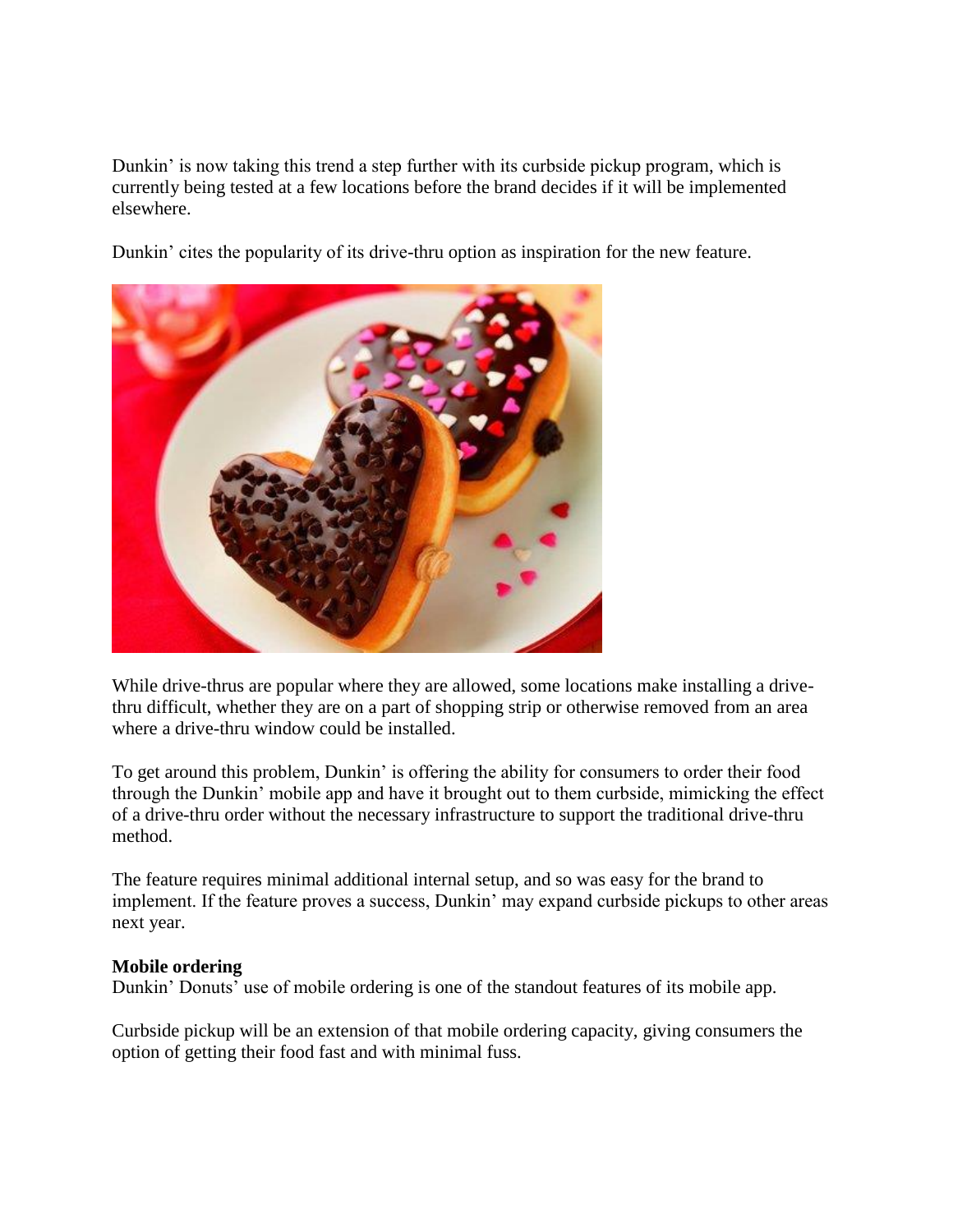Dunkin' has already made significant strides on its mobile end with the inclusion of many features in its mobile app.



Congrats Sara!!! We surprised her with some pumpkin swag and prizes! You may be next ⊙



Reply to Dunkin' NY NJ So.CT